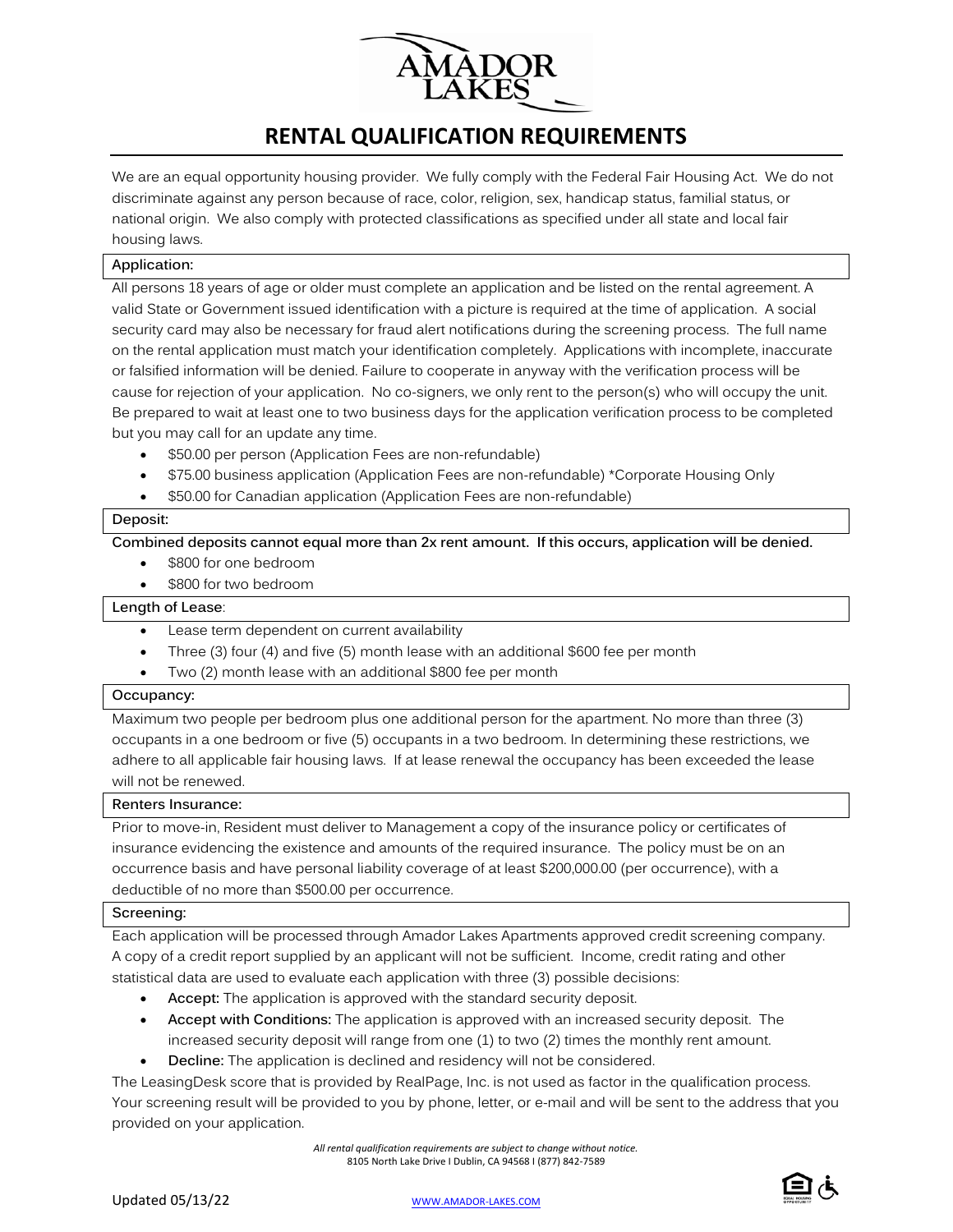## **OFAC:**

Applicants must pass the Office of Foreign Control (OFAC) and Terrorist Watchlist Search. Any persons listed will be automatically denied.

# **Move-In Monies:**

## **All future residents must sign all lease paperwork prior to move-in.**

- Deposit and application fees are due the day of rental.
- If your move-in date is on or before the  $15<sup>th</sup>$ , only your pro-rated rent is due.
- If your move-in date is after the  $15<sup>th</sup>$ , both your pro-rated rent for the month and rent for the next month is due.
- All move-in monies must be paid with a cashier's check or money order. **Personal checks will not be accepted at move-in.**

• A \$25 administration fee will be charged if lease dates or lease term is changed by applicant.

#### **Payments:**

- If the Holding Premium or Application fee payment is returned for nonpayment by the bank at any time, the application will be denied and you will not be allowed to enter into a rental agreement.
- The Holding Premium monies left with the Holding Agreement will be cashed immediately. If the application is denied, the deposit money will be refunded by mail. For credit card payments a credit will be issued via the credit card payment system.

## **Smoke-Free:**

The entire property is designated as a non-smoking environment.

## **Utility Charges**:

Resident is responsible for all utilities.

## **Income/Employment Requirements:**

The total gross monthly household income must equal three (3) times the stated rent amount.

- One month's current consecutive paycheck stub(s) will be required. An Offer Letter or Letter of Employment will be required for applicants starting a new position. (The Letter will be verified.)
- Some form of verifiable income will be required for unemployed applicants. (Verifiable income may mean, but is not limited to Bank Accounts, Alimony/Child Support, Trust Accounts, Social Security, State Assistance.)
- Self-employed applicants will be required to show proof of income through copies of the previous year's complete personal tax return with 1099's (if applicable). In addition, copies of entire monthly bank statements for a minimum of six (6) months or YTD whichever is longer, will be required to verify stated income on the application. Business must be in operation for at least 6 months.
- If the applicant(s) have no verifiable income from any source, proof of assets in U.S. funds (meaning cash or cash equivalents) must be provided in the amount of two (2) years' worth of rental payments for the stated rent on the apartment that is being applied for. The previous three (3) months full bank statement is required.
- An application will be denied if we are unable to verify income that reasonably affirms your ability to pay rent.

# **Rental Requirements:**

A current residence and at least two (2) years verifiable resident history with valid phone numbers will be required.

- There must be at least twelve (12) months positive verifiable rental or mortgage history from a third party reference to be considered for approval without an increased deposit. We do not accept references for rental history verification from parents, family members or friends unless proof of rental payments is provided. If there is no previous positive verifiable rental or mortgage history or less than one year's rental history, the application may be approved with an increased deposit. The total deposit will be increased to one (1) month's rent.
- Home ownership will be verified through each applicant's credit report.
- The application will be denied if there is a combined amount of four (4) NSF checks or late rent/mortgage payments within the last twenty-four (24) month period. If within the last twenty-four



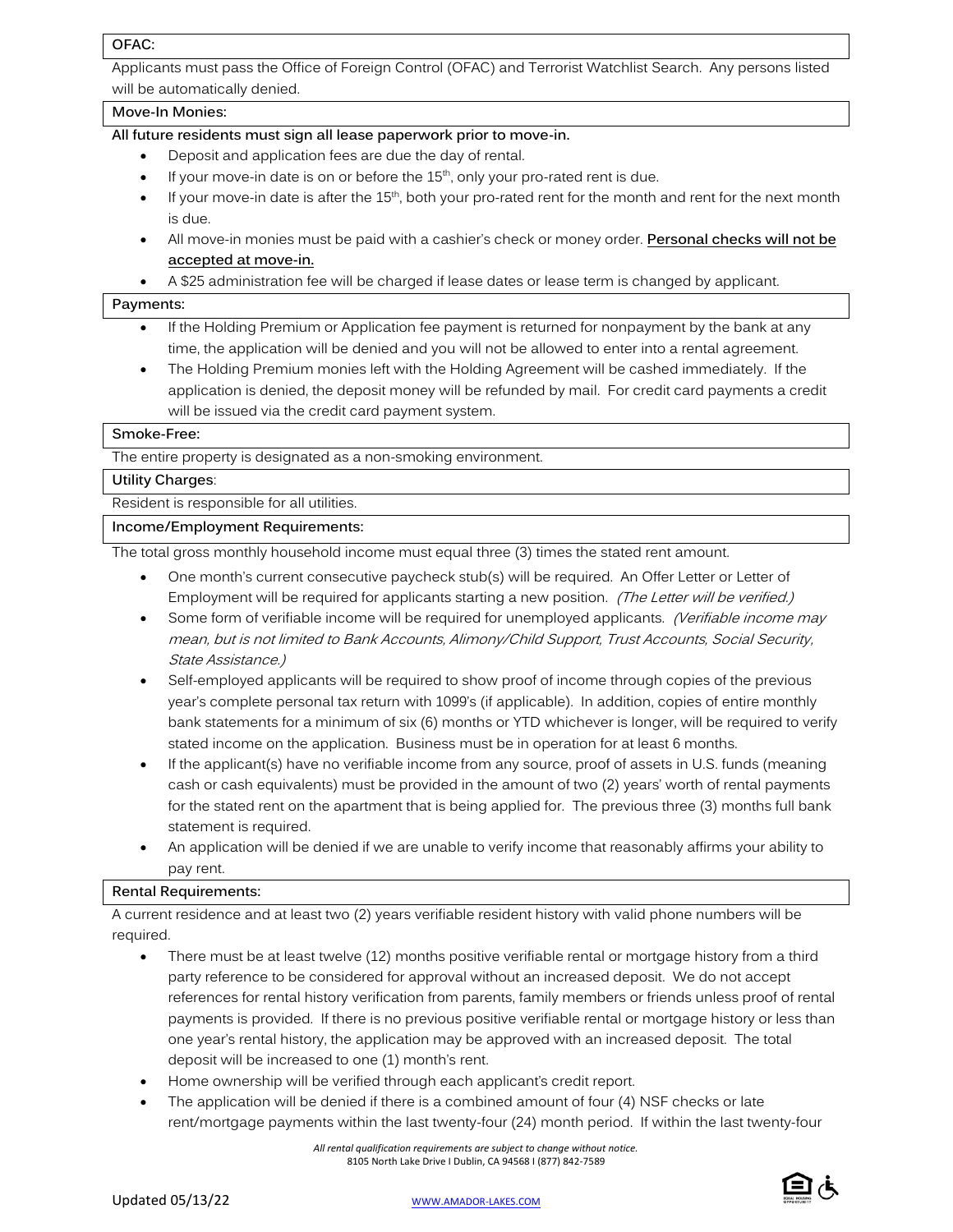(24) month period there are 2 or 3 late/NSF payments, you may be approved with an increased deposit equal to one (1) times the monthly rent amount.

- Rental debt amounts due between March 2020 and June 2021 will not be used as a negative factor for the purpose of evaluating a prospective housing application or as the basis for refusing to rent a unit to an otherwise qualified applicant.
- The application will be denied if rental history demonstrates documented noise or other complaints, and/or when the previous or current manager/owner will not re-rent and/or the previous or current manager's/owner's reference indicate lease violations, poor housekeeping, improper conduct, damage to the property or money owed.
- Any evictions or unlawful detainers will automatically result in denial of the application.

# **Credit Requirements:**

An average Beacon Score of 600 or above is required, however if the average Beacon Score is under 600 (575-599), you may be approved with an increased deposit equal to one (1) times the monthly rent amount. If the average Beacon Score is less than 575, the application will be denied.

- A Chapter 7 or Chapter 13 bankruptcy must be two (2) years old from the date of discharge to be eligible for approval. Proof of discharge may be required.
- If no Beacon Score has been established, you may be approved with an increased deposit equal to one (1) times the monthly rent amount. If the credit report shows all negative accounts and no score can be established, a score of "0" will be used and your application will be denied. If the credit report shows no more than two (2) negative accounts or collection accounts and three (3) or more positive accounts, you can be approved with an increased deposit equal to one (1) times the monthly rent amount.
- If the applicant(s) have no rental history and no credit history, you may be approved with an increased deposit. The total deposit will be increased to two (2) times the monthly rent amount.
- Any type of foreclosure or short sale within the last three (3) years will result in an increased deposit equal to two (2) month's rent. If in addition to the foreclosure or short sale you have a credit score below 600, then your application will be denied.
- If there are any outstanding balances, collection accounts or judgments from a management company or landlord the application will be denied.

#### **Animal Requirements:**

- Animals trained to assist blind, deaf, or other disabled individuals are always permitted if all documentation is completed and approved. The fees listed below are not applicable. See Management for additional information.
- TWO (2) ANIMAL MAXIMUM (does not include caged animals).
- Animal Rent: \$50 rent per month per dog or cat
- Deposit: \$500 additional deposit per dog or cat
- Cat: At least one (1) year old. Prior to final approval, proof that the cat has been neutered or spayed.
- Dog: 45 lbs. or less, one (1) year or older. Prior to final approval, proof that the dog is licensed in the City of Dublin is required along with veterinarian records dated within the last twelve (12) months that show age, weight and proof of rabies vaccination and that the dog has been neutered or spayed. Dogs must be of an approved breed. No Staffordshire Bull Terriers, Dobermans, Rottweilers, Chow Chows, Pit Bull Terriers and any mixes thereof.
- Prior to final approval, a photo of each cat and or dog must be provided. A visual assessment of the animal may be requested.
- It is understood that the Resident is responsible for, and will incur, a move-out charge of \$45.00 to deflea the unit.
- Caged Animals: Must weigh less than 3 lbs. at adult age. \$150 additional deposit required. Maximum of 2 caged animals permitted.
- Aquarium: 20 gallon maximum and one (1) filtered aquarium maximum. \$150 additional deposit and proof of renter's insurance required.